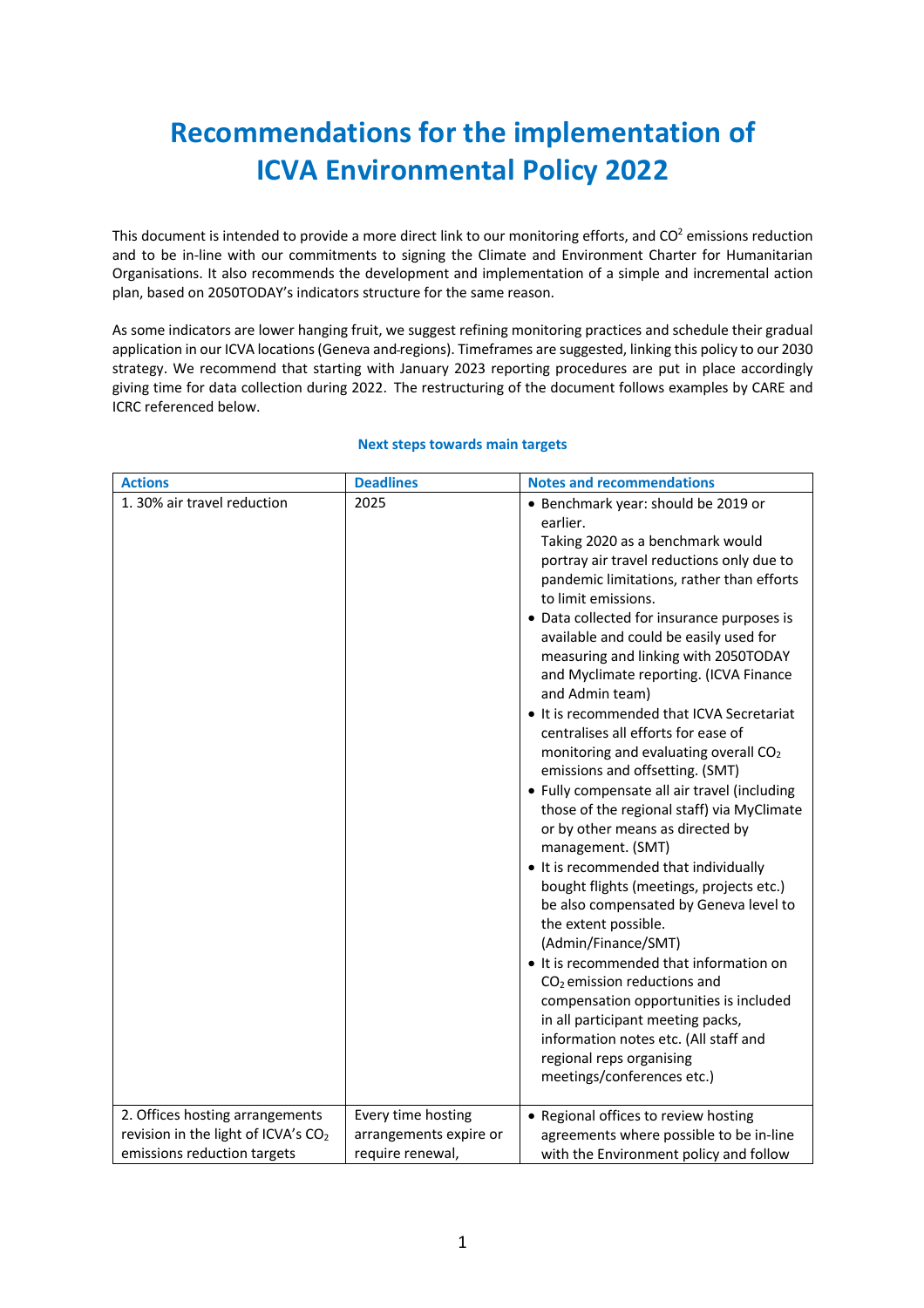|                                                                          | incrementally 2022-<br>2024 | the revised policy where applicable.<br>(Regional Staff)<br>• Offsetting CO <sub>2</sub> should either be done by<br>ICVA providing a compensation to the<br>host organisation to offset or the host<br>organisation to pay the offset for ICVA<br>staff use of energy, printing, etc.                                                                                                                                                                                                                                                                                                                                                                                                                                                                                                                    |
|--------------------------------------------------------------------------|-----------------------------|-----------------------------------------------------------------------------------------------------------------------------------------------------------------------------------------------------------------------------------------------------------------------------------------------------------------------------------------------------------------------------------------------------------------------------------------------------------------------------------------------------------------------------------------------------------------------------------------------------------------------------------------------------------------------------------------------------------------------------------------------------------------------------------------------------------|
| 3. Procurement                                                           | 2022                        | . It is recommended to review and begin<br>application of the commitments that are<br>not applied at present such as:<br>- Communicate with suppliers and other<br>externals on ICVA Environmental<br>Policy (Finance/Admin/SMT)<br>- Include environment policy in the<br>procurement policy integral to the ICVA<br>Financial Management Policies and<br>Procurement<br>documents (Finance/Admin/SMT)<br>- Apply the commitment for procuring of<br>sustainable options for bigger or<br>conference/project specific materials<br>exceeding CHF<br>500. (Finance/Admin/Regional<br>collegaues/SMT)<br>• It is recommended to define suppliers'<br>selection criteria including for digital<br>devices procurement (including<br>computers, printers, and mobile phones)<br>and end of life repurposing. |
| 4. Reassessment of current<br>reporting practices and data<br>collection | 2022                        | According to 2050TODAY ICVA 2020<br>report, food/hotels and energy<br>contribute to the core of our CO <sub>2</sub><br>emissions.<br>At present, it appears that ICVA is only<br>partially reporting against this<br>structure. Of the 63 indicators for the<br>calculation of the carbon footprint,<br>ICVA reports on 22 indicators only.<br>While 4 are not applicable, ICVA is not<br>reporting on 37 indicators.<br>See recommendations below:                                                                                                                                                                                                                                                                                                                                                       |
| 5. ICVA improves its reporting to<br>2050TODAY                           | Incrementally 2022-<br>2024 | ICVA to review which of the 37<br>$\bullet$<br>indicators not reported can be reported<br>on in a sustainable manner<br>(SMT/Admin/Finance)<br>Prioritisation of indicators to report on,<br>based on reassessment (activity #3)<br>To support the above reporting, data<br>collection at minimum level may need<br>to be revisited, noting most data is<br>available at Finance level when making<br>payments etc. Recommend some<br>linkages be made to reporting.<br>(Finance/Admin/SMT)<br>Stemming from the reporting<br>requirements of 2050today, a carbon                                                                                                                                                                                                                                         |